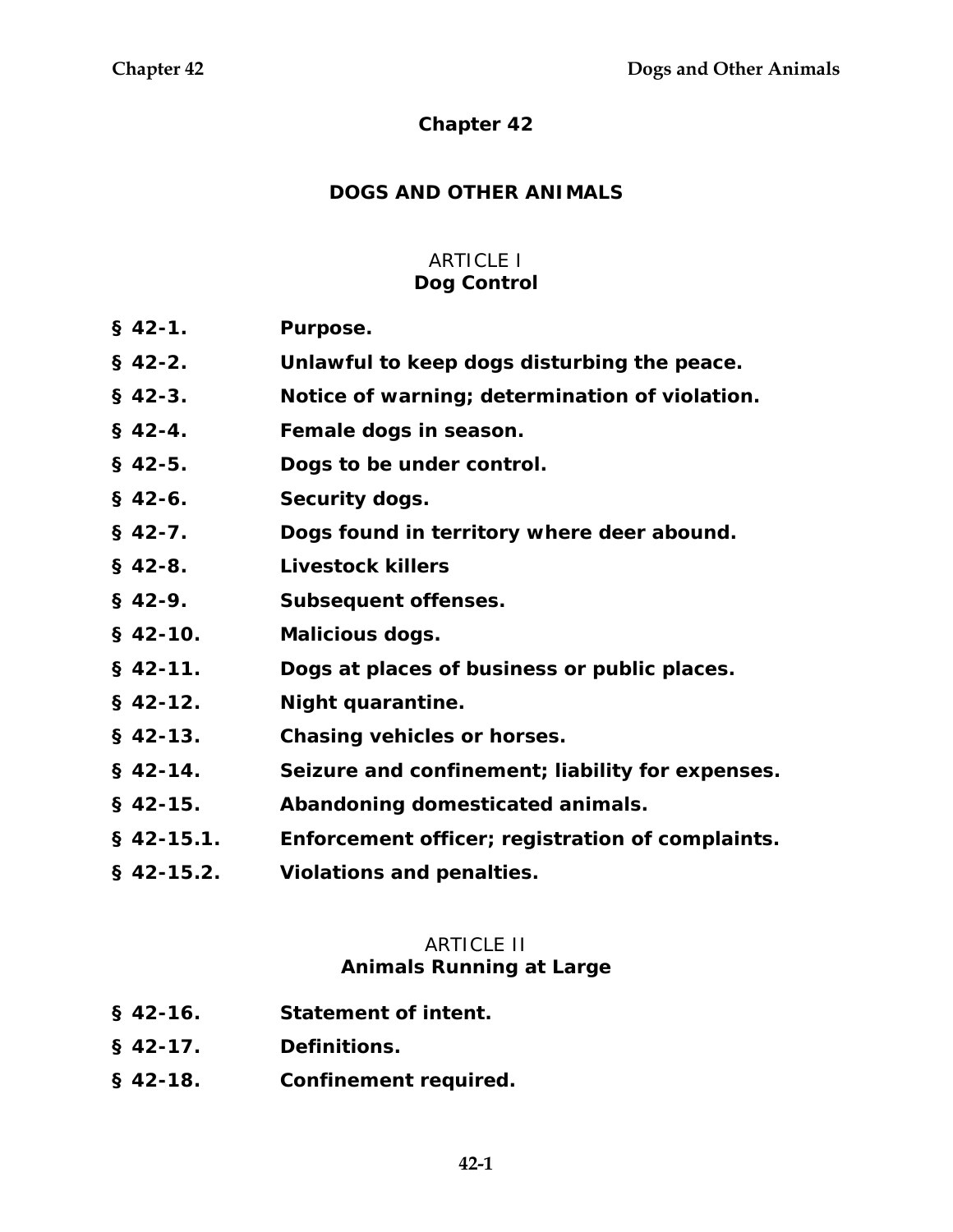- **§ 42-19. Presumption.**
- **§ 42-20. Seizure.**
- **§ 42-21. Disposition of seized animals.**
- **§ 42-21.1. Damage to property.**
- **§ 42-22. Penalties for offenses.**

### ARTICLE III

### **Removal of Dog Feces from Public Areas**

- **§ 42-23. Removal required.**
- **§ 42-24. Enforcement.**
- **§ 42-25. Penalties for offenses.**

#### **[HISTORY: Adopted by the Town Board of the Town of New Baltimore as indicated in article histories. Amendments noted where applicable.]**

# ARTICLE I

#### **Dog Control [Adopted 8-13-2002 by L.L. No. 1-2002[1](#page-1-0)]**

# **§ 42-1. Purpose.**

 $\overline{a}$ 

The purpose of this article is to provide for the control of dogs that create a disturbance by their barking or howling for lengthy periods of time, causing annoyance and discomfort to any person in the Town of New Baltimore.

# **§ 42-2. Unlawful to keep dogs disturbing the peace.**

It shall be unlawful to own, harbor or keep in custody any dog which disturbs the peace by barking, howling or making other loud noises to the annoyance and discomfort of any person in the Town of New Baltimore. Continuous barking, howling or the making of other loud noises by any dog for more than any one hour or continuous barking for periods of less than one hour but more than 1/2 hour, which periods occur on two or more consecutive days, shall be deemed to be a disturbance of the peace and a cause of annoyance and discomfort to persons in the Town of New

<span id="page-1-0"></span><sup>&</sup>lt;sup>1</sup> This local law also repealed former Article 1, Dog Control, adopted 8-14-1973, as amended.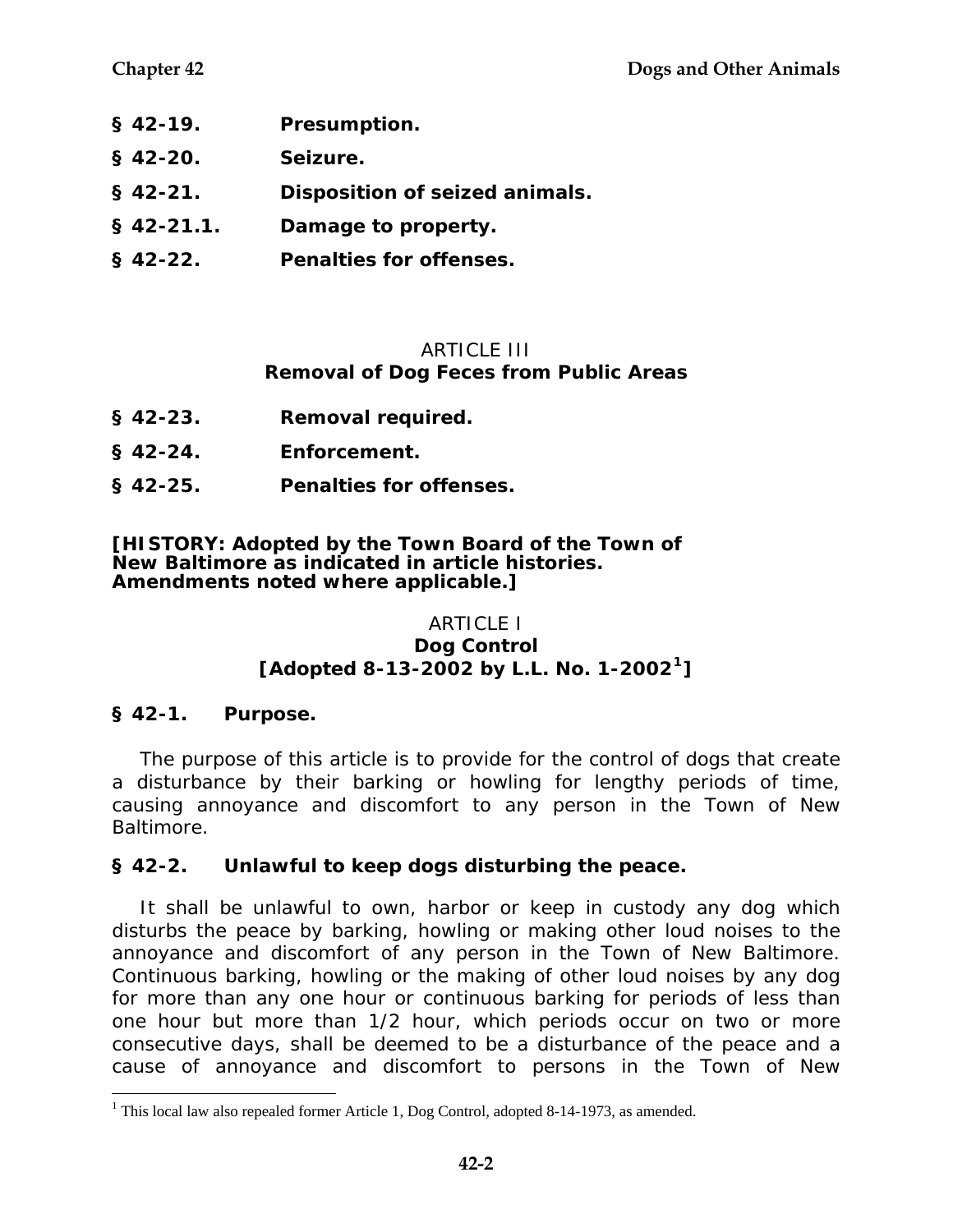Baltimore.

### **§ 42-3. Notice of warning; determination of violation.**

- A. Any person may request in writing that the New Baltimore Animal Control Officer warn any person who shall own, harbor or keep in custody any dog which disturbs the peace by barking, howling or making other loud noises to the annoyance and discomfort of persons in the Town of New Baltimore.
- B. A warning by the Animal Control Officer shall consist of delivery of a copy of this article and a notice to the residence in the Town of New Baltimore of any such owner, keeper or custodian in person or by registered mail.
- C. Any such notice shall be in writing and shall identify and specify the residence of the owner, keeper or custodian of the dog or other animal.
- D. A violation of this article shall be deemed to have occurred upon a second or subsequent violation of § 42-2 above after the date of delivery of the written warning when the second one-hour disturbance or the second two one-half-hour disturbances take place within 30 days of the delivery of the written notice.

# **§ 42-4. Female dogs in season.**

- A. Female dogs in season shall be adequately housed and controlled for a period of not less than 27 days.
- B. Housed or controlled methods shall be a completely enclosed (includes top) wire run with adequate housing for inclement weather, evening hours, etc.

# **§ 42-5. Dogs to be under control.**

All dogs shall be leashed, fenced or under control of the owner or caretaker.

# **§ 42-6. Security dogs.**

All security dog brought into the Town or now harbored must be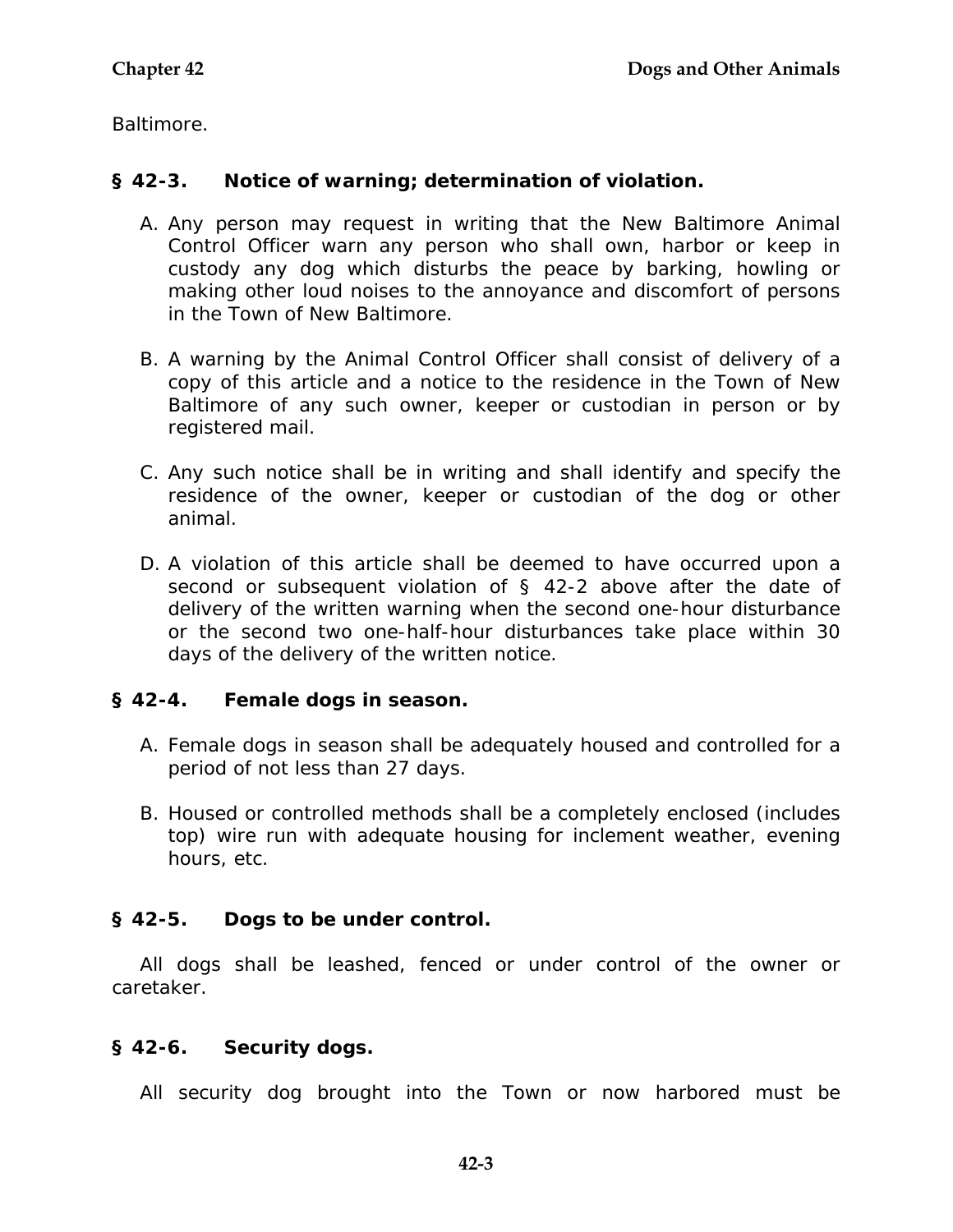registered with the Town Clerk, who will in turn notify the Animal Control Officer. The purpose and intent of such dog shall be so stated.

### **§ 42-7. Dogs found in territory where deer abound.**

All dogs found in a territory where deer abound, inhabit or run or gather shall be presumed to be at large and shall forthwith be picked up as such and placed in the pound. This will also be presumed a first offense.

### **§ 42-8. Livestock killers.**

Any dog so identified as a livestock (rabbits, poultry, sheep, cattle, deer, etc.) molester or killer who has been penalized for one offense, on the second offense the fine shall be multiplied and the dog shall be restricted entirely to the owner's premises by a leash and on leash control at all times.

### **§ 42-9. Subsequent offenses.**

A third offense by the same dog will mean the fine will be heavy, plus damages, and the dog shall be confiscated.

### **§ 42-10. Malicious dogs.**

Any dog that is known to be malicious is to be kenneled or leashed on the owner's property. Proper warning shall be so posted on the owner's premises.

### **§ 42-11. Dogs at places of business or public places.**

No dogs are to be allowed to gather or congregate at any place of business or where the public has access, such as stores, churches, schools or public meeting areas.

# **§ 42-12. Night quarantine.**

A night quarantine shall be in effect from sunset to sunrise on all dogs. This is to prevent the aimless wandering of dogs after dark and from becoming a nuisance to pedestrians and motorists alike.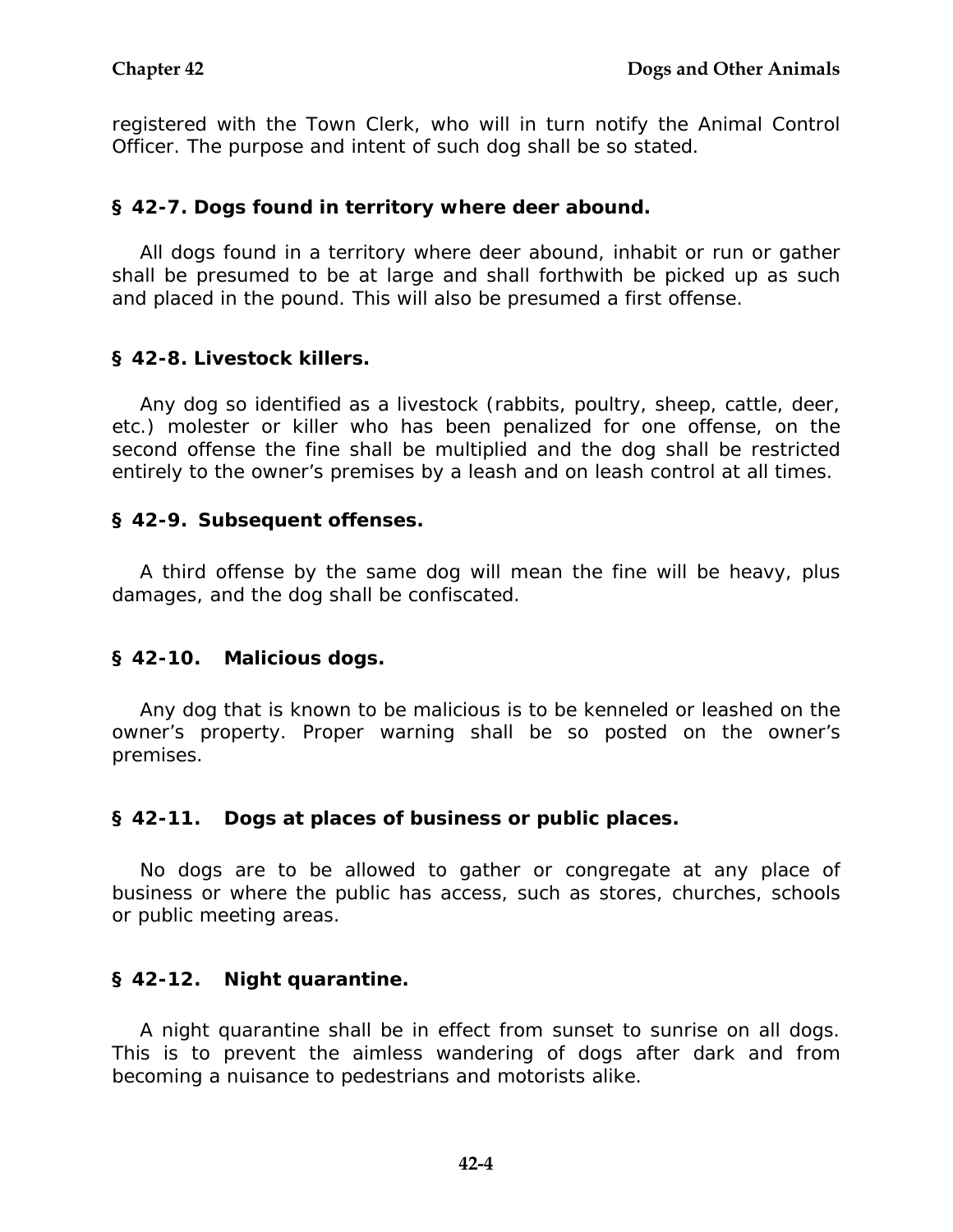### **§ 42-13. Chasing vehicles or horses.**

Any owner or harborer of a dog that habitually chases or barks at bikes, motor vehicles, horses, motorcycles, etc., shall be held fully responsible for the action of such dog. The animal will be subject to seizure if the owner does not properly control same.

### **§ 42-14. Seizure and confinement; liability for expenses.**

Any dog seized by the Animal Control Officer shall be confined by said officer for a minimum period of three days. If after three days the owner or harborer fails to recognize his or her responsibility, the animal shall be removed to the pound, the owner to be liable for all expenses incurred.

### **§ 42-15. Abandoning domesticated animals.**

Any person who abandons or drops any domesticated animal within the Town of New Baltimore shall be subject to a fine of not less than \$50 nor more than \$150.

### **§ 42-15.1. Enforcement officer; registration of complaints.**

- A. The Animal Control Officer appointed by the Town Board of the Town of New Baltimore shall be empowered to carry out the contents of this article in conjunction with the Town Justice of said Town.
- B. All complainants shall be sure of the offender before registering a complaint; proof of a violation shall consist of a witness in the form of a neighbor, the Animal Control Officer himself or herself, camera or any such means that will positively identify the offender.

### **§ 42-15.2. Violations and penalties.**

Any person violating any provision, or knowingly permits the violation of this article or any of the provisions thereof shall, upon conviction thereof, be sentenced to pay a fine of not less than \$50 nor more than \$600, plus costs of prosecution, or to imprisonment in the county jail for not more than 30 days, or both. Each day's continuance of violation shall constitute a separate offense.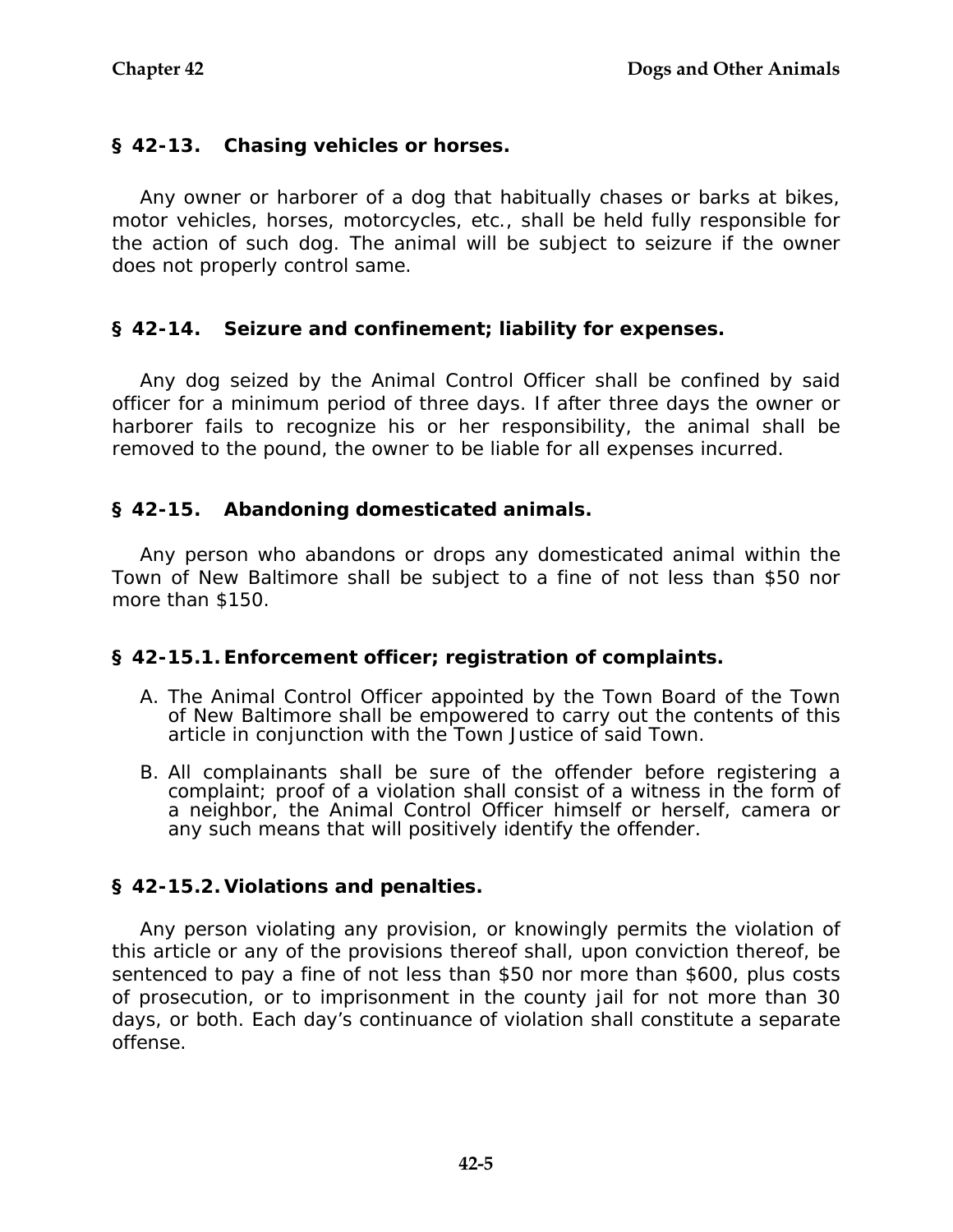#### ARTICLE II **Animals Running at Large [Adopted 7-13-1982 by L.L. No. 1-1982]**

#### **§ 42-16. Statement of intent.**

The Town Board of the Town of New Baltimore recognizes that the failure to properly confine livestock so that said livestock trespasses upon the public or private highways or lands without permission is injurious to the health, safety and welfare of the residents of the Town of New Baltimore.

### **§ 42-17. Definitions.**

As used in this article, the following terms shall have the following meanings:

ANIMALS — Horses, cattle, swine, sheep, goats, mules, fowl, and similar livestock.

HIGHWAY — Any road of any kind, whether public or private.

OWNER — Any person claiming or having title or any interest in any animals, and shall also mean any person having any animals under his/her control, whether as bailee or other agent of the actual owner.

PERSON — Individuals, corporations, partnerships, unincorporated associations or other entities. The use of the singular shall include the plural, and vice versa.

### **§ 42-18. Confinement required.**

Every owner shall keep animals confined securely and safely upon the owner's own or leased lands by adequate fencing or other lawful restraints, and shall not allow such animals to roam unattended on public or private lands or highways.

### **§ 42-19. Presumption.**

If any animals are found unattended on public or private highways, or upon public or private lands other than lands owned or leased by the owner, it shall be presumed that the owner failed to confine or restrain such animals in a proper manner as specified herein. The burden of proving proper confinement or restraint shall be upon the owner of such animals.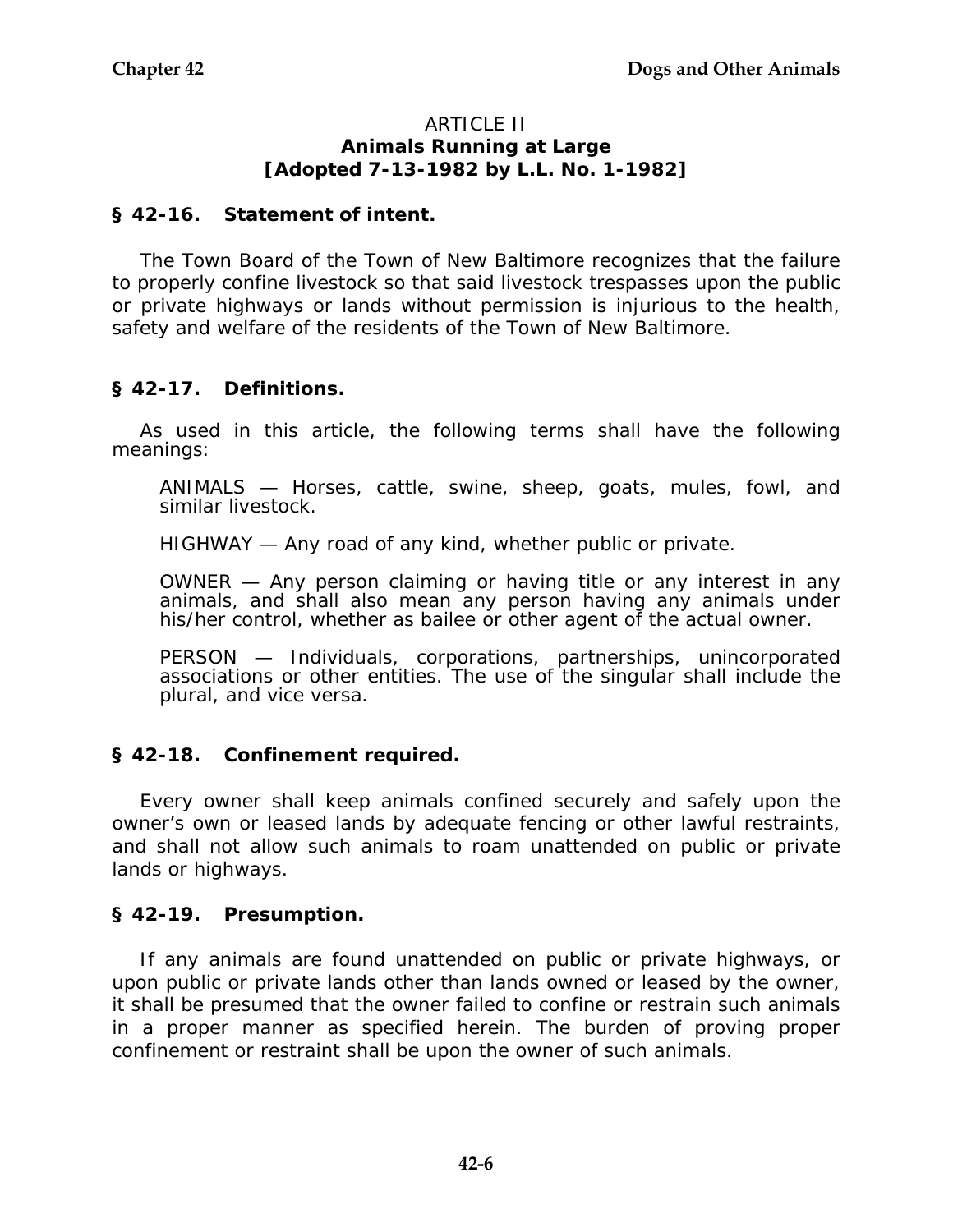### **§ 42-20. Seizure.**

Any agent or officer of the Tcwn may lawfully take possession of any animals found unattended on any public or private highway or upon any public or private lands after the owner has been notified by any reasonable means and has failed within a reasonable time to properly restrain such animals, and/or after using due diligence to notify such owner for the purpose of having the owner restrain such animals and said animals remain unattended and constitute a threat to the health, safety and welfare of the residents of the Town of New Baltimore.

### **§ 42-21. Disposition of seized animals.**

At the discretion of the agent or officer of the Town, said animals, upon seizure, shall be transported to a Society for the Prevention of Cruelty to Animals and/or placed in the custody of an approved livestock auction house and/or placed in the custody of an approved caretaker. Within 24 hours of such seizure, said agent or officer shall send written notice by registered mail, return receipt requested, to the owner that such animals are in custody and that such animals shall be sold at auction or otherwise disposed of with any proceeds thereof used to pay all costs in connection with the seizure, transporting, care, custody and sale thereof unless the owner has claimed his/her animals and pays all charges in connection therewith within 10 days of the date of said notice.

### **§ 42-21.1. Damage to property. [Added 7-12-1994 by L.L. No. 1- 1994]**

If any domestic animal, as defined in this article, enters upon any public or private property and destroys or damages any bars, gates and/or fence or any part thereof, or defaces or damages any vehicle, building, lawn, shrub, tree, plant, crop, ornamental fixture or appurtenances to the land, the owner or person harboring the domestic animal, as defined in this article, shall pay for all damages incurred.

# **§ 42-22. Penalties for offenses.**

Each violation shall be deemed an offense against this article, punishable by a fine not to exceed \$250 or imprisonment not to exceed 15 days, or both.